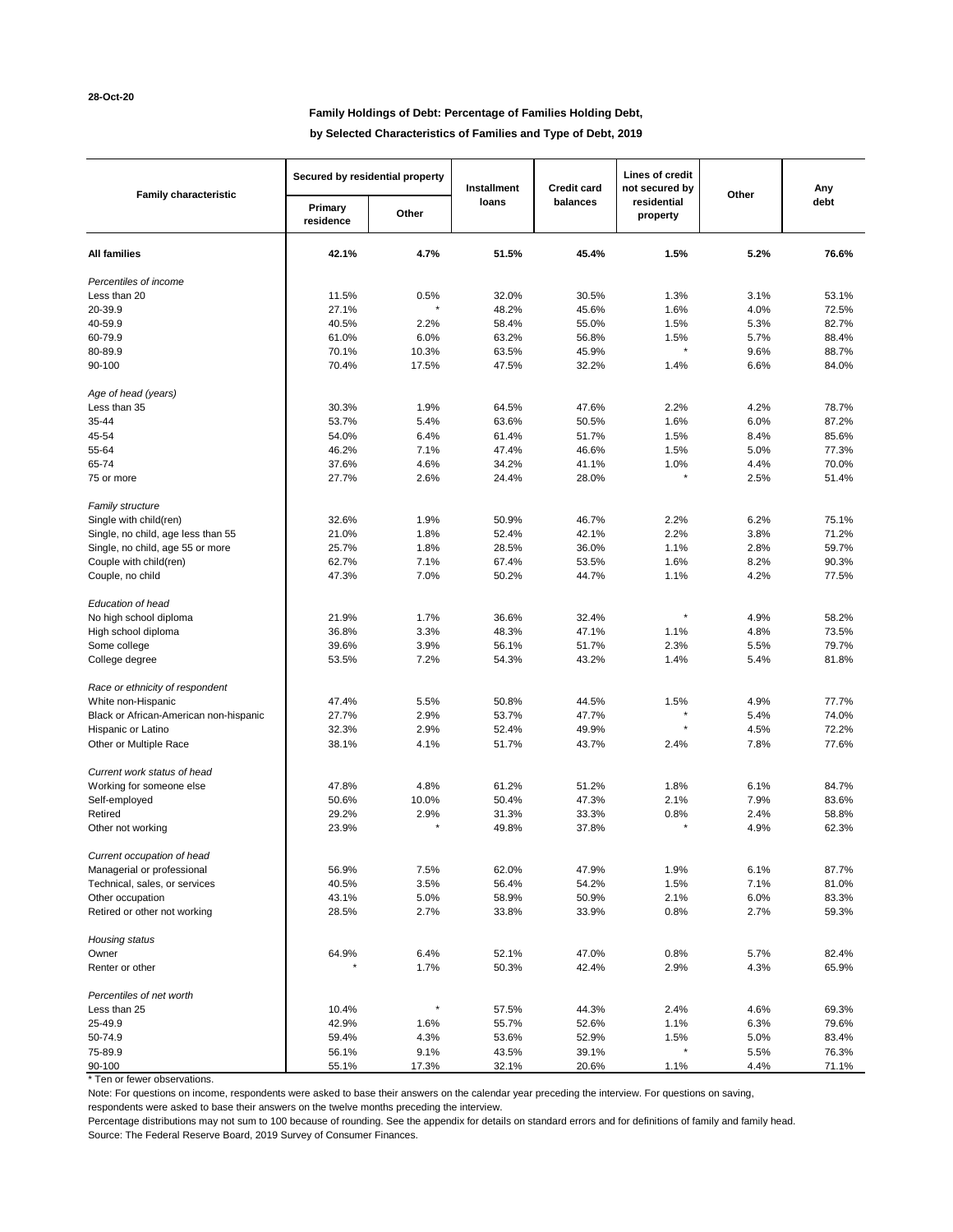# **15-Jul-19**

#### **Family Holdings of Debt: Percentage of Families Holding Debt, by Selected Characteristics of Families and Type of Debt, 2016**

| Family characteristic               | Secured by residential property |       | Installment  | Credit card  | Lines of credit<br>not secured by |            | Any<br>debt  |
|-------------------------------------|---------------------------------|-------|--------------|--------------|-----------------------------------|------------|--------------|
|                                     | Primary<br>residence            | Other | loans        | balances     | residential<br>property           | Other      |              |
| <b>All families</b>                 | 41.9                            | 5.6   | 50.2         | 43.9         | 1.8                               | 5.4        | 77.1         |
| Percentiles of income               |                                 |       |              |              |                                   |            |              |
| Less than 20                        | 14.1                            | 0.7   | 35.8         | 29.0         | 1.2                               | 2.5        | 57.9         |
| 20-39.9                             | 26.1                            | 1.6   | 44.4         | 41.7         | 1.4                               | 3.3        | 70.4         |
| 40-59.9                             | 40.7                            | 2.5   | 57.1         | 53.0         | 2.1                               | 5.3        | 84.3         |
| 60-79.9                             | 59.3                            | 7.0   | 60.3         | 52.8         | 2.4                               | 7.0        | 88.2         |
| 80-89.9                             | 70.9                            | 12.2  | 61.3         | 51.5         | 1.7                               | 8.4        | 89.0         |
| 90-100                              | 67.3                            | 19.9  | 45.5         | 34.4         | 2.3                               | 9.0        | 80.6         |
| Age of head (years)                 |                                 |       |              |              |                                   |            |              |
| Less than 35                        | 28.3                            | 2.3   | 67.5         | 45.4         | 1.9                               | 4.0        | 81.0         |
| 35-44                               | 50.1                            | 6.7   | 64.2         | 49.1         | 2.6                               | 5.9        | 86.2         |
| 45-54                               | 53.5                            | 6.4   | 55.2         | 52.3         | 2.2                               | 8.2        | 86.6         |
| 55-64                               | 49.0                            | 8.8   | 44.9         | 41.4         | 1.9                               | 7.0        | 77.1         |
| 65-74                               | 38.8                            | 5.8   | 33.7         | 42.1         | 1.1                               | 3.7        | 70.1         |
| 75 or more                          | 26.5                            | 2.7   | 19.3         | 26.2         | ×                                 | 1.5        | 49.8         |
| Family structure                    |                                 |       |              |              |                                   |            |              |
| Single with child(ren)              | 32.9                            | 2.4   | 56.5         | 43.5         | 2.2                               | 5.8        | 80.1         |
| Single, no child, age less than 55  | 21.4                            | 2.1   | 53.0         | 41.3         | 1.5<br>$\star$                    | 3.3        | 73.6         |
| Single, no child, age 55 or more    | 28.5                            | 3.5   | 24.7         | 36.8         |                                   | 2.7        | 58.8         |
| Couple with child(ren)              | 58.9                            | 7.4   | 63.3         | 51.0         | 2.0                               | 7.7        | 88.8         |
| Couple, no child                    | 46.8                            | 8.2   | 48.0         | 42.4         | 2.2                               | 5.4        | 76.7         |
| Education of head                   |                                 |       |              |              |                                   |            |              |
| No high school diploma              | 25.1                            | 2.7   | 36.4         | 35.2         | $\star$                           | 2.6        | 62.6         |
| High school diploma                 | 36.6                            | 2.9   | 44.4         | 44.3         | 1.7                               | 5.5        | 71.5         |
| Some college                        | 39.1                            | 4.7   | 57.9         | 50.8         | 2.1                               | 5.2        | 81.8         |
| College degree                      | 54.4                            | 9.5   | 53.4         | 41.3         | 2.1                               | 6.4        | 83.0         |
| Race or ethnicity of respondent     |                                 |       |              |              |                                   |            |              |
| White non-Hispanic                  | 46.4                            | 6.5   | 49.3         | 42.1         | 1.8                               | 5.1        | 77.5         |
| Nonwhite or Hispanic                | 33.7                            | 4.1   | 51.3         | 47.2         | 2.2                               | 5.9        | 76.3         |
| Current work status of head         |                                 |       |              |              |                                   |            |              |
| Working for someone else            | 48.1                            | 5.8   | 61.6         | 50.4         | 2.1                               | 7.1        | 86.1         |
| Self-employed                       | 50.0                            | 11.5  | 47.1         | 46.1         | 2.6                               | 4.4        | 80.8         |
| Retired                             | 29.6                            | 3.4   | 29.2         | 32.7         | 0.7                               | 2.8        | 60.0         |
| Other not working                   | 23.6                            | 3.3   | 45.8         | 28.9         | 3.1                               |            | 64.1         |
| Current occupation of head          |                                 |       |              |              |                                   |            |              |
| Managerial or professional          | 58.6                            | 9.8   | 60.2         | 48.7         | 2.1                               | 6.7        | 88.2         |
| Technical, sales, or services       | 38.6                            | 4.8   | 60.6         | 52.9         | 2.4                               | 6.4        | 84.4         |
| Other occupation                    | 43.8                            | 3.9   | 56.1         | 47.5         | 2.0                               | 6.8        | 81.6         |
| Retired or other not working        | 28.6                            | 3.4   | 31.8         | 32.1         | 1.1                               | 2.8        | 60.6         |
| Region                              |                                 |       |              |              |                                   |            |              |
| Northeast                           | 43.5                            | 5.5   | 42.7         | 43.7         | 1.3                               | 5.3        | 75.4         |
| Midwest                             | 43.8                            | 5.0   | 53.2         | 43.6         | 1.7                               | 5.1        | 77.3         |
| South                               | 40.2                            | 4.7   | 54.2         | 43.9         | 1.8                               | 5.2        | 77.4         |
| West                                | 41.5                            | 7.6   | 46.4         | 44.3         | 2.3                               | 5.9        | 77.8         |
| Urbanicity                          |                                 |       |              |              |                                   |            |              |
| Metropolitan statistical area (MSA) | 42.5                            | 5.9   | 50.2         | 44.1         | 1.8                               | 5.3        | 77.9         |
| Non-MSA                             | 37.2                            | 3.7   | 50.3         | 42.5         | 1.7                               | 5.9        | 71.8         |
| Housing status                      |                                 |       |              |              |                                   |            |              |
| Owner                               | 65.7                            | 7.0   | 49.0         | 46.4         | 1.2                               | 5.7        | 82.5         |
| Renter or other                     |                                 | 3.1   | 52.2         | 39.5         | 3.0                               | 4.7        | 67.7         |
| Percentiles of net worth            |                                 |       |              |              |                                   |            |              |
| Less than 25                        | 10.7                            | 0.9   | 58.8         | 40.0         | 2.6                               | 3.8        | 71.1         |
| 25-49.9                             | 42.4                            | 2.1   | 54.3         | 52.1         | 1.3                               | 5.3        | 80.4         |
| 50-74.9                             | 59.8                            | 4.8   | 51.2         | 53.1         | 1.5                               | 6.8        | 84.3         |
| 75-89.9<br>90-100                   | 53.8<br>55.8                    | 11.3  | 40.4<br>30.4 | 37.5<br>19.8 | 1.8                               | 5.0<br>6.1 | 74.7<br>69.5 |
|                                     |                                 | 19.5  |              |              | 2.1                               |            |              |

\* Ten or fewer observations.

Note: For questions on income, respondents were asked to base their answers on the calendar year preceding the interview. For questions on saving,

respondents were asked to base their answers on the twelve months preceding the interview.

Percentage distributions may not sum to 100 because of rounding. See the appendix for details on standard errors and for definitions of family and family head.

Source: The Federal Reserve Board, 2016 Survey of Consumer Finance.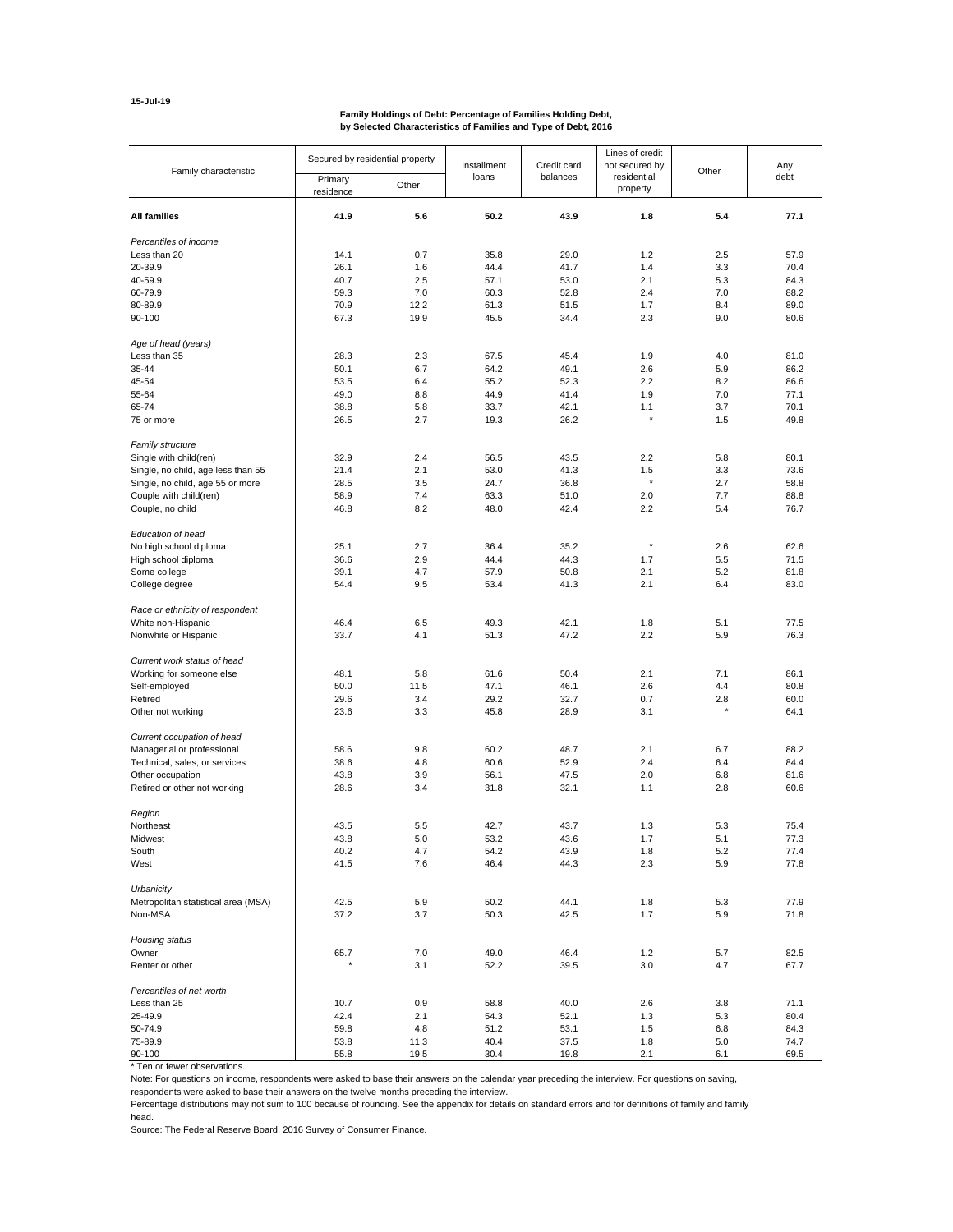#### **Family Holdings of Debt: Percentage of Families Holding Debt, by Selected Characteristics of Families and Type of Debt, 2013**

| Family characteristic               |                      | Secured by residential property | Installment | Credit card | Lines of credit<br>not secured by |       | Any  |
|-------------------------------------|----------------------|---------------------------------|-------------|-------------|-----------------------------------|-------|------|
|                                     | Primary<br>residence | Other                           | loans       | balances    | residential<br>property           | Other | debt |
| All families                        | 42.9                 | 5.2                             | 47.2        | 38.1        | 1.9                               | 6.6   | 74.5 |
| Percentiles of income               |                      |                                 |             |             |                                   |       |      |
| Less than 20                        | 13.1                 | 0.6                             | 32.7        | 19.6        | 0.7                               | 4.0   | 52.1 |
| 20-39.9                             | 26.3                 | 2.1                             | 40.9        | 34.2        | 1.6                               | 5.2   | 66.5 |
| 40-59.9                             | 39.8                 | 3.9                             | 52.8        | 46.9        | 1.4                               | 5.4   | 81.0 |
| 60-79.9                             | 63.3                 | 5.6                             | 56.4        | 49.8        | 2.3                               | 9.2   | 87.2 |
| 80-89.9                             | 71.5                 | 9.4                             | 61.0        | 48.2        | 3.6                               | 10.5  | 87.2 |
| 90-100                              | 72.6                 | 18.6                            | 44.9        | 32.2        | 3.2                               | 7.9   | 84.5 |
| Age of head (years)                 |                      |                                 |             |             |                                   |       |      |
| Less than 35                        | 28.6                 | 2.4                             | 63.5        | 36.8        | 2.1                               | 5.7   | 77.1 |
| 35-44                               | 53.5                 | 4.9                             | 58.1        | 41.7        | 2.6                               | 7.7   | 84.8 |
| 45-54                               | 56.1                 | 7.8                             | 52.8        | 44.3        | 1.7                               | 9.7   | 82.3 |
| 55-64                               | 48.9                 | 7.8                             | 43.3        | 43.4        | 1.7                               | 7.7   | 78.7 |
| 65-74                               | 42.2                 | 4.8                             | 29.3        | 32.8        | 2.1                               | 4.2   | 66.4 |
| 75 or more                          | 19.9                 | 2.7                             | 15.7        | 21.1        | 0.7                               | 2.0   | 41.4 |
| <b>Family structure</b>             |                      |                                 |             |             |                                   |       |      |
| Single with child(ren)              | 31.6                 | 2.5                             | 51.6        | 32.5        | 1.4                               | 5.9   | 73.6 |
| Single, no child, age less than 55  | 26.3                 | 2.5                             | 47.0        | 33.6        | 2.0                               | 5.2   | 70.0 |
| Single, no child, age 55 or more    | 26.8                 | 2.7                             | 21.1        | 30.0        | 1.2                               | 4.2   | 53.8 |
| Couple with child(ren)              | 61.0                 | 7.2                             | 60.5        | 46.6        | 2.2                               | 9.9   | 87.6 |
| Couple, no child                    | 46.2                 | 7.4                             | 46.1        | 38.5        | 2.1                               | 5.4   | 75.3 |
| Education of head                   |                      |                                 |             |             |                                   |       |      |
| No high school diploma              | 21.5                 | 2.2                             | 31.8        | 27.2        | $\star$                           | 3.7   | 53.6 |
| High school diploma                 | 37.6                 | 3.4                             | 43.9        | 36.3        | 1.5                               | 7.0   | 70.2 |
| Some college                        | 39.5                 | 4.6                             | 52.7        | 43.9        | 2.3                               | 7.9   | 78.5 |
| College degree                      | 55.0                 | 7.9                             | 51.5        | 39.9        | 2.3                               | 6.5   | 82.0 |
| Race or ethnicity of respondent     |                      |                                 |             |             |                                   |       |      |
| White non-Hispanic                  | 48.4                 | 6.1                             | 46.2        | 38.5        | 2.0                               | 6.5   | 75.3 |
| Nonwhite or Hispanic                | 31.6                 | 3.5                             | 49.0        | 37.4        | 1.6                               | 6.8   | 72.9 |
|                                     |                      |                                 |             |             |                                   |       |      |
| Current work status of head         |                      |                                 |             |             |                                   |       |      |
| Working for someone else            | 49.4                 | 5.5                             | 57.3        | 43.9        | 2.3                               | 8.4   | 82.8 |
| Self-employed                       | 54.4                 | 10.9                            | 45.9        | 42.6        | 2.8                               | 5.5   | 82.2 |
| Retired                             | 28.9                 | 3.3                             | 26.1        | 27.9        | 1.1<br>$^\star$                   | 3.4   | 55.4 |
| Other not working                   | 26.8                 | 2.7                             | 48.2        | 23.8        |                                   | 6.0   | 70.4 |
| Current occupation of head          |                      |                                 |             |             |                                   |       |      |
| Managerial or professional          | 59.4                 | 9.4                             | 56.4        | 42.1        | 2.6                               | 6.8   | 86.1 |
| Technical, sales, or services       | 40.7                 | 4.0                             | 53.4        | 45.1        | 1.9                               | 8.1   | 79.1 |
| Other occupation                    | 46.1                 | 3.8                             | 56.9        | 44.7        | 2.4                               | 9.6   | 81.4 |
| Retired or other not working        | 28.5                 | 3.2                             | 30.3        | 27.1        | 1.0                               | 3.9   | 58.3 |
| Region                              |                      |                                 |             |             |                                   |       |      |
| Northeast                           | 43.2                 | 5.4                             | 44.3        | 37.9        | 1.9                               | 7.6   | 72.2 |
| Midwest                             | 46.1                 | 5.0                             | 49.7        | 40.3        | 1.9                               | 6.9   | 76.9 |
| South                               | 41.5                 | 4.6                             | 49.7        | 35.9        | 1.5                               | 5.9   | 74.2 |
| West                                | 41.9                 | 6.5                             | 42.6        | 40.0        | 2.4                               | 6.7   | 74.7 |
| Urbanicity                          |                      |                                 |             |             |                                   |       |      |
| Metropolitan statistical area (MSA) | 43.6                 | 5.3                             | 46.6        | 38.5        | 2.0                               | 6.4   | 74.8 |
| Non-MSA                             | 38.1                 | 4.6                             | 50.8        | 35.9        |                                   | 7.9   | 72.8 |
| Housing status                      |                      |                                 |             |             |                                   |       |      |
| Owner                               | 65.9                 | 6.6                             | 46.4        | 42.0        | 1.7                               | 6.5   | 80.4 |
| Renter or other                     | $^\star$             | 2.8                             | 48.5        | 30.9        | 2.3                               | 6.9   | 63.7 |
| Percentiles of net worth            |                      |                                 |             |             |                                   |       |      |
| Less than 25                        | 16.9                 | 1.5                             | 56.5        | 33.4        | 2.1                               | 6.3   | 69.9 |
| 25-49.9                             | 41.0                 | 1.9                             | 51.9        | 44.3        | 1.8                               | 7.4   | 77.3 |
| 50-74.9                             | 57.4                 | 5.8                             | 45.4        | 45.5        | 1.8                               | 7.1   | 78.9 |
| 75-89.9                             | 55.4                 | 9.1                             | 39.1        | 35.1        | 1.3                               | 5.8   | 72.5 |
| 90-100                              | 57.8                 | 15.9                            | 28.3        | 20.9        | 2.6                               | 5.5   | 71.5 |

\* Ten or fewer observations.

Note: For questions on income, respondents were asked to base their answers on the calendar year preceding the interview. For questions on saving,

respondents were asked to base their answers on the twelve months preceding the interview.

Percentage distributions may not sum to 100 because of rounding. See the appendix for details on standard errors and for definitions of family and family head.

Source: The Federal Reserve Board, 2013 Survey of Consumer Finance.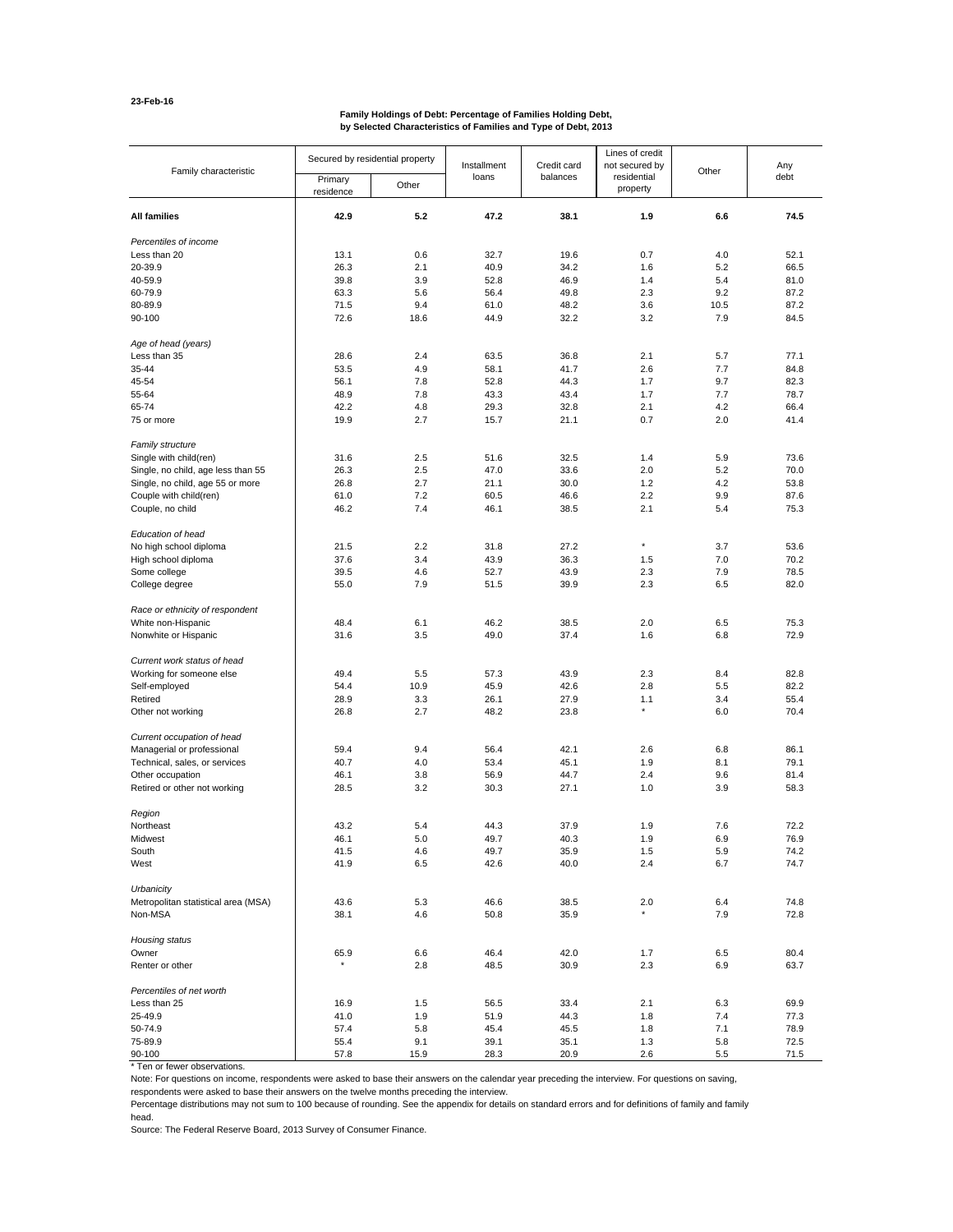#### **Family Holdings of Debt: Percentage of Families Holding Debt, by Selected Characteristics of Families and Type of Debt, 2010**

| Family characteristic               | Secured by residential property |          | Installment | Credit card | Lines of credit<br>not secured by |       | Any  |
|-------------------------------------|---------------------------------|----------|-------------|-------------|-----------------------------------|-------|------|
|                                     | Primary<br>residence            | Other    | loans       | balances    | residential<br>property           | Other | debt |
| All families                        | 47.0                            | 5.3      | 46.3        | 39.4        | 2.1                               | 6.4   | 74.9 |
| Percentiles of income               |                                 |          |             |             |                                   |       |      |
| Less than 20                        | 14.8                            | 1.3      | 34.1        | 23.2        | 1.2                               | 4.2   | 52.5 |
| 20-39.9                             | 29.6                            | 1.7      | 40.8        | 33.4        | 2.2                               | 4.2   | 66.8 |
| 40-59.9                             | 51.6                            | 3.5      | 49.9        | 45.0        | 2.1                               | 6.8   | 81.8 |
| 60-79.9                             | 65.4                            | 6.0      |             |             | 1.9                               | 7.8   | 86.9 |
|                                     |                                 |          | 56.6        | 53.1        |                                   |       |      |
| 80-89.9                             | 74.5                            | 9.1      | 58.8        | 51.0        | 2.0                               | 11.8  | 88.9 |
| 90-100                              | 72.8                            | 19.4     | 41.8        | 33.6        | 3.7                               | 6.6   | 84.5 |
| Age of head (years)                 |                                 |          |             |             |                                   |       |      |
| Less than 35                        | 34.0                            | 2.9      | 61.9        | 38.7        | 1.8                               | 5.5   | 77.8 |
| 35-44                               | 57.6                            | 5.1      | 60.0        | 45.7        | 2.2                               | 8.6   | 86.0 |
| 45-54                               | 60.4                            | 7.6      | 49.8        | 46.2        | 2.7                               | 9.7   | 84.1 |
| 55-64                               | 53.6                            | 7.6      | 40.7        | 41.3        | 3.0                               | 6.7   | 77.7 |
| 65-74                               | 40.5                            | 5.0      | 30.3        | 31.9        | 1.2                               | 2.3   | 65.2 |
| 75 or more                          | 24.2                            | 2.9      | 12.3        | 21.7        | $\star$                           | 2.0   | 38.5 |
| <b>Family structure</b>             |                                 |          |             |             |                                   |       |      |
| Single with child(ren)              | 36.0                            | 2.6      | 49.4        | 35.3        | 1.2                               | 6.7   | 73.5 |
| Single, no child, age less than 55  | 31.8                            | 2.7      | 48.0        | 37.2        | 2.3                               | 5.7   | 73.3 |
| Single, no child, age 55 or more    | 29.0                            | 3.2      | 20.4        | 26.9        | 1.0                               | 2.5   | 52.2 |
| Couple with child(ren)              | 64.9                            | 7.3      | 59.6        | 47.4        | 2.8                               | 8.8   | 87.5 |
| Couple, no child                    | 49.5                            | 6.9      | 43.0        | 40.1        | 2.1                               | 6.2   | 74.5 |
|                                     |                                 |          |             |             |                                   |       |      |
| Education of head                   |                                 |          |             |             |                                   |       |      |
| No high school diploma              | 27.3                            | $^\star$ | 34.7        | 27.7        | 1.6                               | 4.8   | 56.4 |
| High school diploma                 | 42.0                            | 2.8      | 44.0        | 36.9        | 1.7                               | 6.4   | 70.6 |
| Some college                        | 44.8                            | 4.7      | 55.1        | 45.8        | 2.3                               | 7.4   | 80.2 |
| College degree                      | 58.7                            | 9.2      | 47.7        | 42.1        | 2.4                               | 6.4   | 82.0 |
|                                     |                                 |          |             |             |                                   |       |      |
| Race or ethnicity of respondent     |                                 |          |             |             |                                   |       |      |
| White non-Hispanic                  | 51.8                            | 6.1      | 45.8        | 39.3        | 2.4                               | 6.1   | 75.9 |
| Nonwhite or Hispanic                | 37.1                            | 3.8      | 47.4        | 39.7        | 1.4                               | 7.2   | 73.0 |
| Current work status of head         |                                 |          |             |             |                                   |       |      |
| Working for someone else            | 54.4                            | 5.3      | 56.0        | 45.8        | 2.4                               | 7.7   | 83.9 |
| Self-employed                       | 58.6                            | 12.4     | 42.4        | 40.4        | 3.2                               | 7.0   | 82.0 |
| Retired                             | 29.1                            | 2.9      | 24.6        | 25.4        | 0.9                               | 3.1   | 51.0 |
| Other not working                   | 31.1                            | 2.8      | 51.8        | 35.5        | $^\star$                          | 6.6   | 75.1 |
| Current occupation of head          |                                 |          |             |             |                                   |       |      |
| Managerial or professional          | 64.6                            | 9.8      | 51.4        | 44.6        | 2.9                               | 6.5   | 87.4 |
| Technical, sales, or services       | 43.8                            | 4.1      | 55.0        | 44.6        | 2.4                               | 7.0   | 79.6 |
| Other occupation                    | 54.1                            | 4.4      | 55.6        | 45.7        | 2.1                               | 9.9   | 82.7 |
| Retired or other not working        | 29.6                            | 2.9      | 30.5        | 27.6        | 1.1                               | 3.9   | 56.2 |
|                                     |                                 |          |             |             |                                   |       |      |
| Region                              |                                 |          |             |             |                                   |       |      |
| Northeast                           | 46.9                            | 5.5      | 42.6        | 39.9        | 1.6                               | 6.6   | 74.8 |
| Midwest                             | 52.8                            | 4.2      | 48.5        | 37.4        | 2.3                               | 5.4   | 76.4 |
| South                               | 43.6                            | 4.8      | 48.2        | 38.2        | 2.0                               | 7.3   | 73.6 |
| West                                | 46.9                            | 7.3      | 44.2        | 43.0        | 2.4                               | 5.9   | 75.9 |
| Urbanicity                          |                                 |          |             |             |                                   |       |      |
| Metropolitan statistical area (MSA) | 47.8                            | 5.7      | 46.2        | 40.3        | 2.1                               | 6.5   | 75.8 |
| Non-MSA                             | 43.3                            | 3.7      | 46.9        | 35.0        | 1.9                               | 6.3   | 70.7 |
| Housing status                      |                                 |          |             |             |                                   |       |      |
| Owner                               | 69.9                            | 6.9      | 46.0        | 43.1        | 2.0                               | 6.5   | 81.4 |
| Renter or other                     | $\star$                         | 2.2      | 46.9        | 31.8        | 2.1                               | 6.4   | 61.6 |
| Percentiles of net worth            |                                 |          |             |             |                                   |       |      |
| Less than 25                        | 20.0                            | 1.8      | 57.1        | 36.9        | 2.3                               | 6.6   | 69.2 |
| 25-49.9                             | 48.9                            | 2.0      | 51.1        | 44.5        | 1.5                               | 7.3   | 78.8 |
| 50-74.9                             | 61.5                            | 4.6      | 47.7        | 46.2        | 2.2                               | 6.7   | 80.3 |
| 75-89.9                             | 56.9                            | 9.7      | 34.4        | 36.1        | 1.8                               | 5.4   | 72.2 |
| 90-100                              | 58.6                            | 17.8     | 21.9        | 20.9        | 3.0                               | 4.5   | 70.4 |
|                                     |                                 |          |             |             |                                   |       |      |

\* Ten or fewer observations.

Note: For questions on income, respondents were asked to base their answers on the calendar year preceding the interview. For questions on saving,

respondents were asked to base their answers on the twelve months preceding the interview.

Percentage distributions may not sum to 100 because of rounding. See the appendix for details on standard errors and for definitions of family and family head.

Source: The Federal Reserve Board, 2010 Survey of Consumer Finance (July 19, 2012).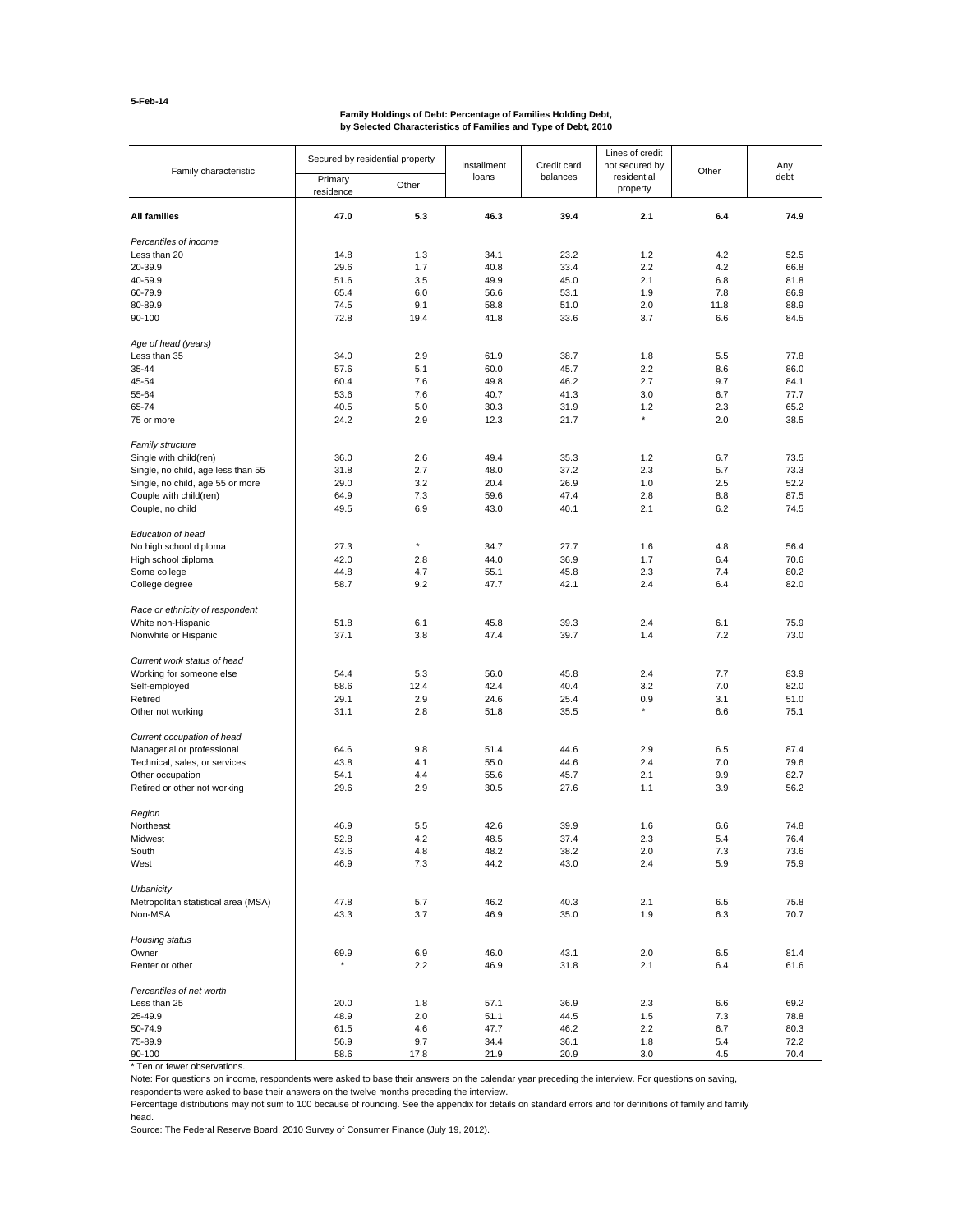#### **Family Holdings of Debt: Percentage of Families Holding Debt, by Selected Characteristics of Families and Type of Debt, 2007**

| Family characteristic               | Secured by residential property |          | Installment | Credit card | Lines of credit<br>not secured by |       | Any  |
|-------------------------------------|---------------------------------|----------|-------------|-------------|-----------------------------------|-------|------|
|                                     | Primary<br>residence            | Other    | loans       | balances    | residential<br>property           | Other | debt |
| All families                        | 48.7                            | 5.5      | 46.9        | 46.1        | 1.7                               | 6.8   | 77.0 |
| Percentiles of income               |                                 |          |             |             |                                   |       |      |
| Less than 20                        | 14.9                            | 1.1      | 27.8        | 25.7        | $^\star$                          | 3.9   | 51.7 |
| 20-39.9                             | 29.6                            | 1.9      | 42.4        | 39.5        | 1.8                               | 6.8   | 70.2 |
| 40-59.9                             | 50.5                            | 2.6      | 53.9        | 54.8        | $\star$                           | 6.4   | 83.8 |
| 60-79.9                             | 69.7                            | 6.9      | 59.2        | 62.1        | 2.1                               | 8.7   | 90.9 |
| 80-89.9                             | 80.8                            | 8.5      | 57.4        | 55.8        |                                   | 9.6   | 89.6 |
| 90-100                              | 76.4                            | 21.9     | 45.0        | 40.6        | 2.1                               | 7.0   | 87.6 |
| Age of head (years)                 |                                 |          |             |             |                                   |       |      |
| Less than 35                        | 37.3                            | 3.3      | 65.2        | 48.5        | 2.1                               | 5.9   | 83.6 |
| 35-44                               | 59.5                            | 6.5      | 56.2        | 51.7        | 2.2                               | 7.5   | 86.2 |
| 45-54                               | 65.5                            | 8.0      | 51.9        | 53.6        | 1.9                               | 9.8   | 86.8 |
| 55-64                               | 55.3                            | 7.8      | 44.6        | 49.9        | 1.2                               | 8.7   | 81.8 |
| 65-74                               | 42.9                            | 5.0      | 26.1        | 37.0        | 1.5                               | 4.4   | 65.5 |
| 75 or more                          | 13.9                            | 0.6      | 7.0         | 18.8        | $\star$                           | 1.3   | 31.4 |
| <b>Family structure</b>             |                                 |          |             |             |                                   |       |      |
| Single with child(ren)              | 38.3                            | 2.7      | 50.2        | 45.3        | 2.6                               | 10.1  | 78.0 |
| Single, no child, age less than 55  | 35.0                            | 3.5      | 44.1        | 42.9        | $\star$                           | 7.0   | 76.9 |
| Single, no child, age 55 or more    | 22.0                            | 1.9      | 18.9        | 30.2        | $\star$                           | 3.7   | 48.2 |
| Couple with child(ren)              | 69.0                            | 8.4      | 62.9        | 54.7        | 2.0                               | 7.9   | 91.1 |
| Couple, no child                    | 51.3                            | 6.6      | 43.6        | 46.7        | 1.5                               | 5.7   | 76.0 |
| Education of head                   |                                 |          |             |             |                                   |       |      |
| No high school diploma              | 26.0                            | 1.9      | 33.3        | 26.9        | ×                                 | 5.3   | 55.5 |
| High school diploma                 | 45.0                            | 3.2      | 46.0        | 46.8        | 1.4                               | 6.4   | 75.1 |
| Some college                        | 46.9                            | 6.4      | 54.3        | 51.0        | 2.2                               | 9.3   | 80.8 |
|                                     |                                 | 8.7      |             |             | 1.7                               |       | 85.1 |
| College degree                      | 61.7                            |          | 49.1        | 50.2        |                                   | 6.5   |      |
| Race or ethnicity of respondent     |                                 |          |             |             |                                   |       |      |
| White non-Hispanic                  | 52.1                            | 5.8      | 46.1        | 45.1        | 1.6                               | 6.7   | 76.8 |
| Nonwhite or Hispanic                | 40.4                            | 4.8      | 48.9        | 48.4        | 2.0                               | 7.0   | 77.7 |
| Current work status of head         |                                 |          |             |             |                                   |       |      |
| Working for someone else            | 56.7                            | 5.4      | 57.5        | 53.7        | 1.9                               | 8.7   | 86.2 |
| Self-employed                       | 64.8                            | 15.1     | 43.9        | 48.9        | 3.6                               | 4.7   | 86.8 |
| Retired                             | 27.0                            | 2.6      | 23.6        | 28.2        | 0.8                               | 3.2   | 52.3 |
| Other not working                   | 25.5                            | $^\star$ | 42.9        | 36.9        | $\star$                           | 7.5   | 69.9 |
| Current occupation of head          |                                 |          |             |             |                                   |       |      |
| Managerial or professional          | 67.6                            | 10.0     | 56.2        | 52.7        | 1.8                               | 7.0   | 90.9 |
| Technical, sales, or services       | 49.7                            | 4.5      | 52.2        | 53.2        | 2.7                               | 7.9   | 81.8 |
| Other occupation                    | 53.6                            | 5.1      | 57.8        | 53.2        | 2.1                               | 9.7   | 84.9 |
| Retired or other not working        | 26.7                            | 2.5      | 26.6        | 29.6        | 0.7                               | 3.9   | 55.0 |
| Region                              |                                 |          |             |             |                                   |       |      |
| Northeast                           | 48.4                            | 4.9      | 40.7        | 44.3        | ×                                 | 5.6   | 73.3 |
| Midwest                             | 51.0                            | 5.2      | 47.9        | 45.5        | 1.9                               | 7.0   | 78.3 |
| South                               | 46.6                            | 4.6      | 48.5        | 43.5        | 1.7                               | 6.9   | 75.3 |
| West                                | 49.9                            | 8.1      | 48.4        | 52.4        | 2.7                               | 7.5   | 81.6 |
| Urbanicity                          |                                 |          |             |             |                                   |       |      |
| Metropolitan statistical area (MSA) | 49.7                            | 6.1      | 46.0        | 46.3        | 1.8                               | 6.6   | 77.4 |
| Non-MSA                             | 43.5                            | 2.9      | 51.3        | 44.8        | 1.6                               | 8.0   | 75.1 |
| Housing status                      |                                 |          |             |             |                                   |       |      |
| Owner                               | 70.9                            | 6.9      | 46.1        | 50.1        | 1.3                               | 6.8   | 82.4 |
| Renter or other                     | $\star$                         | 2.6      | 48.6        | 37.3        | 2.8                               | 6.9   | 65.4 |
| Percentiles of net worth            |                                 |          |             |             |                                   |       |      |
| Less than 25                        | 11.0                            | $^\star$ | 54.2        | 41.0        | 2.6                               | 6.7   | 68.8 |
| 25-49.9                             | 56.2                            | 3.2      | 52.2        | 52.9        | 1.3                               | 8.2   | 82.5 |
| 50-74.9                             | 64.4                            | 4.9      | 46.2        | 51.7        | 1.6                               | 7.4   | 80.3 |
| 75-89.9                             | 63.7                            | 8.5      | 39.7        | 44.0        | 1.5                               | 3.8   | 76.8 |
| 90-100                              | 62.3                            | 21.8     | 28.2        | 30.7        | 1.5                               | 6.8   | 76.1 |

\* Ten or fewer observations.

Note: For questions on income, respondents were asked to base their answers on the calendar year preceding the interview. For questions on saving,

respondents were asked to base their answers on the twelve months preceding the interview.

Percentage distributions may not sum to 100 because of rounding. See the appendix for details on standard errors and for definitions of family and family head.

Source: The Federal Reserve Board, 2007 Survey of Consumer Finance (July 19, 2012).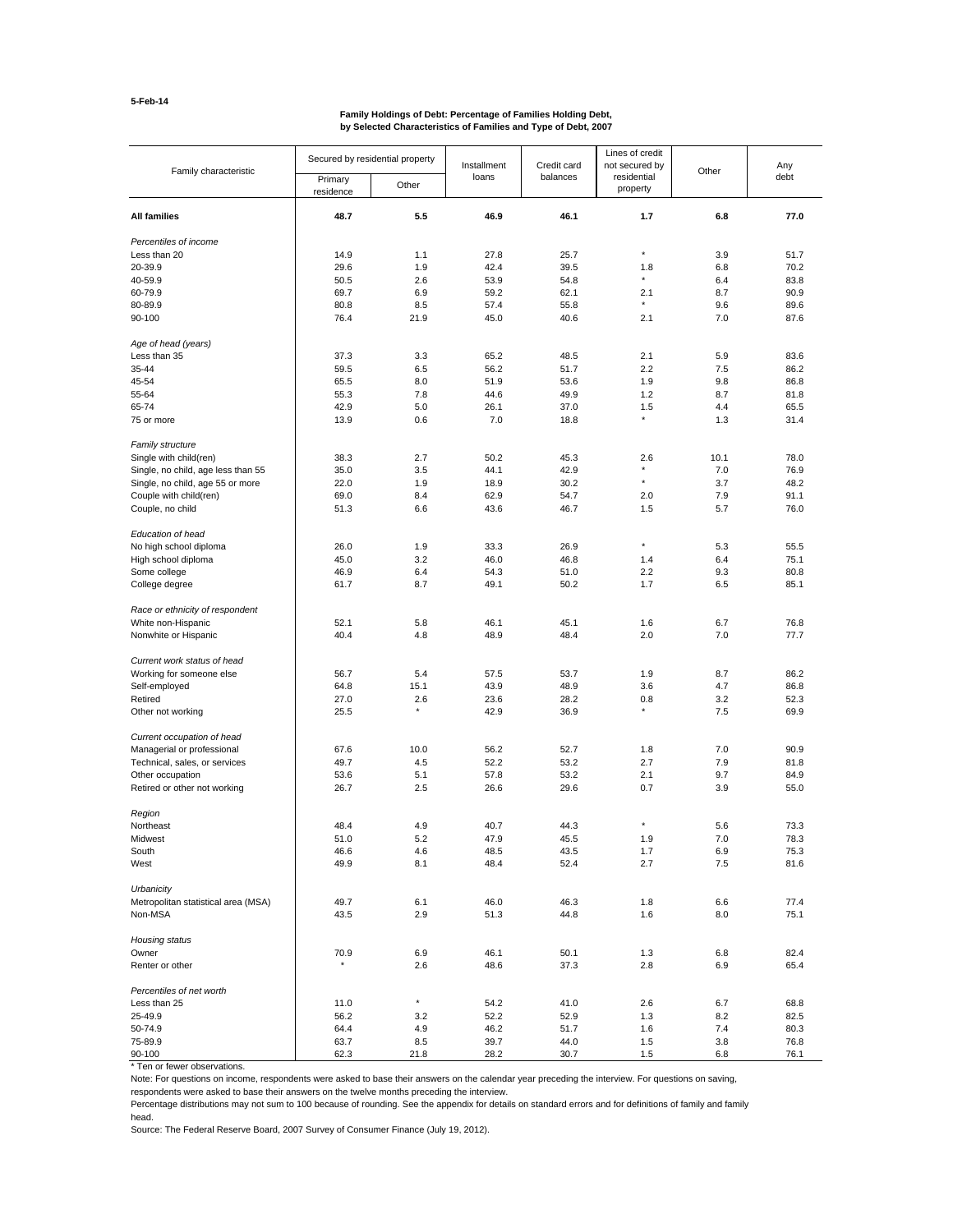#### **Family Holdings of Debt: Percentage of Families Holding Debt, by Selected Characteristics of Families and Type of Debt, 2004**

| Family characteristic                             | Secured by residential property |                | Installment  | Credit card  | Lines of credit<br>not secured by | Other          | Any<br>debt  |
|---------------------------------------------------|---------------------------------|----------------|--------------|--------------|-----------------------------------|----------------|--------------|
|                                                   | Primary<br>residence            | Other          | loans        | balances     | residential<br>property           |                |              |
| All families                                      | 47.9                            | 4.0            | 46.0         | 46.2         | 1.6                               | 7.6            | 76.4         |
| Percentiles of income                             |                                 |                |              |              |                                   |                |              |
| Less than 20                                      | 15.9                            | $\star$        | 26.9         | 28.8         | $^\star$                          | 4.6            | 52.6         |
| 20-39.9                                           | 29.6                            | 1.5            | 39.8         | 42.9         | 1.5                               | 5.8            | 69.8         |
| 40-59.9                                           | 51.6                            | 2.6            | 52.5         | 55.1         | 1.8                               | 8.0            | 84.0         |
| 60-79.9                                           | 65.8                            | 4.1            | 57.9         | 56.1         | 1.8                               | 8.3            | 86.6         |
| 80-89.9                                           | 76.8                            | 7.6            | 60.0         | 57.6         | 2.6                               | 12.2           | 91.9         |
| 90-100                                            | 76.2                            | 15.4           | 45.7         | 38.5         | 2.5                               | 10.6           | 86.3         |
| Age of head (years)                               |                                 |                |              |              |                                   |                |              |
| Less than 35                                      | 37.7                            | 2.1            | 59.4         | 47.5         | 2.2                               | 6.2            | 79.8         |
| 35-44                                             | 62.8                            | 4.0            | 55.7         | 58.8         | 1.5                               | 11.3           | 88.6         |
| 45-54                                             | 64.6                            | 6.3            | 50.2         | 54.0         | 2.9                               | 9.4            | 88.4         |
| 55-64                                             | 51.0                            | 5.9            | 42.8         | 42.1         | 0.7                               | 8.4            | 76.3         |
| 65-74                                             | 32.1                            | 3.2            | 27.5         | 31.9         | 0.4                               | 4.0            | 58.8         |
| 75 or more                                        | 18.7                            | 1.5            | 13.9         | 23.5         | $\star$                           | 2.5            | 40.3         |
| <b>Family structure</b><br>Single with child(ren) | 43.7                            | 1.6            | 44.4         | 48.6         | $\star$                           | 6.1            | 77.9         |
| Single, no child, age less than 55                | 32.8                            | 3.6            | 45.6         | 47.6         | 1.9                               | 8.4            | 77.8         |
| Single, no child, age 55 or more                  | 22.2                            | 2.5            | 20.3         | 27.8         | $\star$                           | 5.1            | 47.9         |
| Couple with child(ren)                            | 68.4                            | 5.1            | 61.0         | 56.7         | 2.1                               | 10.2           | 90.1         |
| Couple, no child                                  | 48.2                            | 5.0            | 43.2         | 41.8         | 1.7                               | 6.2            | 74.3         |
| Education of head                                 |                                 |                |              |              |                                   |                |              |
| No high school diploma                            | 24.8                            | $\star$        | 28.0         | 29.5         | $\star$                           | 5.7            | 53.4         |
| High school diploma                               | 42.2                            | 2.2            | 44.3         | 48.2         | 1.8                               | 5.9            | 73.2         |
| Some college                                      | 48.7                            | 4.7            | 55.3         | 54.4         | 1.8                               | 10.3           | 84.2         |
| College degree                                    | 61.3                            | 6.7            | 49.9         | 47.0         | 1.7                               | 8.5            | 84.3         |
| Race or ethnicity of respondent                   |                                 |                |              |              |                                   |                |              |
| White non-Hispanic                                | 51.9                            | 4.4            | 47.0         | 46.0         | 1.7                               | 7.8            | 78.0         |
| Nonwhite or Hispanic                              | 37.4                            | 3.0            | 43.2         | 46.7         | 1.1                               | 7.3            | 72.5         |
| Current work status of head                       |                                 |                |              |              |                                   |                |              |
| Working for someone else                          | 56.1                            | 4.1            | 55.7         | 54.9         | 1.9                               | 9.8            | 86.1         |
| Self-employed                                     | 59.5                            | 10.2           | 43.5         | 44.3         | 3.0                               | 5.8            | 81.5         |
| Retired                                           | 24.6                            | 1.2<br>$\star$ | 22.8         | 25.9         | $\star$                           | 3.9<br>$\star$ | 50.7         |
| Other not working                                 | 30.3                            |                | 45.6         | 41.0         |                                   |                | 70.4         |
| Current occupation of head                        |                                 |                |              |              |                                   |                |              |
| Managerial or professional                        | 67.7                            | 7.8            | 52.4         | 50.8         | 1.8                               | 10.2           | 89.3         |
| Technical, sales, or services                     | 45.7                            | 3.4            | 52.5         | 54.2         | 2.4                               | 7.5            | 81.5         |
| Other occupation                                  | 53.4                            | 3.2            | 56.6         | 55.2         | 2.1                               | 9.6            | 84.0         |
| Retired or other not working                      | 25.5                            | 1.3            | 26.3         | 28.2         |                                   | 3.6            | 53.7         |
| Region                                            |                                 |                |              |              |                                   |                |              |
| Northeast                                         | 47.4                            | 3.5            | 42.4         | 46.6         | 1.1                               | 7.8            | 76.3         |
| Midwest                                           | 51.9                            | 4.1            | 49.9         | 44.7         | 1.6                               | 8.6            | 75.4         |
| South                                             | 45.2                            | 3.2            | 44.2         | 46.0         | 1.6                               | 6.5            | 75.0         |
| West                                              | 48.7                            | 5.8            | 47.9         | 47.5         | 1.8                               | 8.4            | 79.9         |
| Urbanicity                                        |                                 |                |              |              |                                   |                |              |
| Metropolitan statistical area (MSA)               | 49.0                            | 4.4            | 45.4         | 46.9         | 1.6                               | 7.9            | 76.8         |
| Non-MSA                                           | 42.5                            | 2.0            | 48.6         | 42.8         | 1.6                               | 6.4            | 74.7         |
| Housing status                                    |                                 |                |              |              |                                   |                |              |
| Owner                                             | 69.4                            | 5.1            | 46.6         | 48.8         | 1.3                               | 7.7            | 82.3         |
| Renter or other                                   |                                 | 1.7            | 44.6         | 40.4         | 2.1                               | 7.3            | 63.4         |
| Percentiles of net worth                          |                                 | $^\star$       |              |              |                                   |                |              |
| Less than 25                                      | 12.3                            |                | 47.5         | 40.3         | 1.3                               | 6.2            | 64.9         |
| 25-49.9                                           | 52.8                            | 1.4            | 52.4         | 58.0         | 1.7                               | 9.4            | 83.8         |
| 50-74.9<br>75-89.9                                | 66.1                            | 4.5            | 49.0         | 52.9         | 1.9                               | 6.9            | 83.2         |
| 90-100                                            | 61.6<br>58.5                    | 5.8<br>16.6    | 40.4<br>27.2 | 40.3<br>23.5 | 1.3<br>1.5                        | 7.2<br>9.1     | 74.6<br>72.7 |
|                                                   |                                 |                |              |              |                                   |                |              |

\* Ten or fewer observations.

Note: For questions on income, respondents were asked to base their answers on the calendar year preceding the interview. For questions on saving,

respondents were asked to base their answers on the twelve months preceding the interview.

Percentage distributions may not sum to 100 because of rounding. See the appendix for details on standard errors and for definitions of family and family head.

Source: The Federal Reserve Board, 2004 Survey of Consumer Finance (July 19, 2012).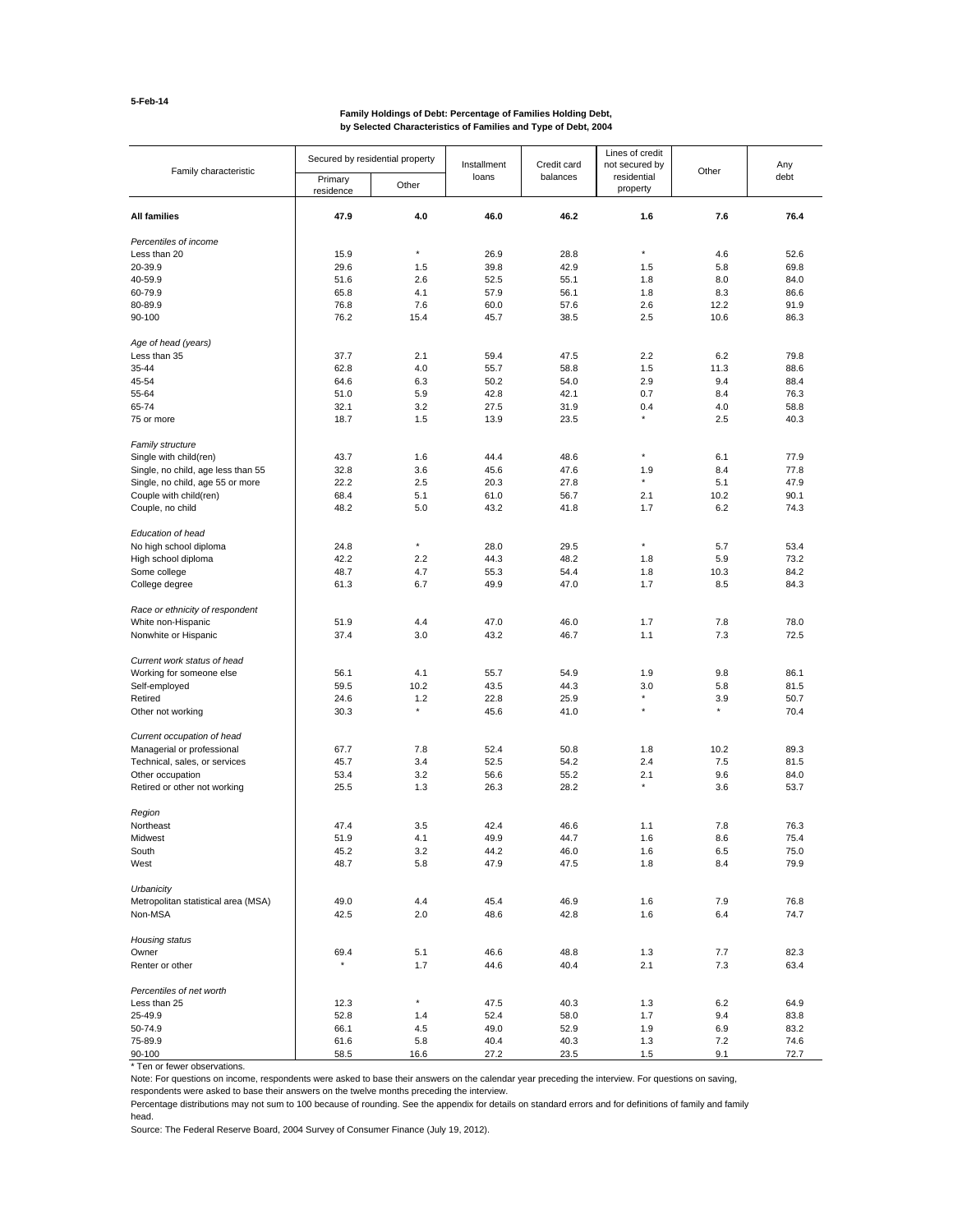#### **Family Holdings of Debt: Percentage of Families Holding Debt, by Selected Characteristics of Families and Type of Debt, 2001**

| Family characteristic               | Secured by residential property |          | Installment | Credit card | Lines of credit<br>not secured by | Other | Any<br>debt |
|-------------------------------------|---------------------------------|----------|-------------|-------------|-----------------------------------|-------|-------------|
|                                     | Primary<br>residence            | Other    | loans       | balances    | residential<br>property           |       |             |
| All families                        | 44.6                            | 4.6      | 45.2        | 44.4        | 1.5                               | 7.2   | 75.1        |
| Percentiles of income               |                                 |          |             |             |                                   |       |             |
| Less than 20                        | 13.8                            | $\star$  | 25.5        | 30.3        | 1.3                               | 5.9   | 49.3        |
| 20-39.9                             | 27.0                            | 1.8      | 43.2        | 44.5        | 1.5                               | 5.6   | 70.2        |
| 40-59.9                             | 44.4                            | 3.2      | 51.9        | 52.8        | 1.5                               | 7.7   | 82.1        |
| 60-79.9                             | 61.8                            | 5.3      | 56.7        | 52.6        | 1.5                               | 7.7   | 85.6        |
| 80-89.9                             | 76.9                            | 10.3     | 55.7        | 50.3        | 2.6                               | 9.3   | 91.4        |
| 90-100                              | 75.4                            | 14.2     | 41.2        | 33.1        | 1.4                               | 8.8   | 85.3        |
| Age of head (years)                 |                                 |          |             |             |                                   |       |             |
| Less than 35                        | 35.7                            | 2.7      | 63.8        | 49.6        | 1.7                               | 8.8   | 82.7        |
| 35-44                               | 59.6                            | 4.9      | 57.1        | 54.1        | 1.7                               | 8.0   | 88.6        |
| 45-54                               | 59.8                            | 6.4      | 45.9        | 50.4        | 1.5                               | 7.4   | 84.6        |
| 55-64                               | 49.0                            | 7.4      | 39.3        | 41.6        | 3.1                               | 7.4   | 75.4        |
| 65-74                               | 32.0                            | 3.4      | 21.1        | 30.0        | ×                                 | 5.0   | 56.8        |
| 75 or more                          | 9.5                             | 2.0      | 9.5         | 18.4        | $\star$                           | 3.6   | 29.2        |
| <b>Family structure</b>             |                                 |          |             |             |                                   |       |             |
| Single with child(ren)              | 35.5                            | 2.4      | 48.7        | 48.1        | $\star$                           | 7.6   | 73.6        |
| Single, no child, age less than 55  | 25.8                            | 2.7      | 46.2        | 47.8        | 2.6                               | 7.9   | 76.7        |
| Single, no child, age 55 or more    | 19.3                            | 3.0      | 15.3        | 27.1        | $\star$                           | 5.8   | 43.3        |
| Couple with child(ren)              | 67.8                            | 6.8      | 60.9        | 52.4        | 1.3                               | 8.8   | 90.4        |
| Couple, no child                    | 44.7                            | 4.8      | 40.0        | 40.5        | 1.3                               | 5.6   | 72.9        |
|                                     |                                 |          |             |             |                                   |       |             |
| Education of head                   |                                 |          |             |             | $\star$                           |       |             |
| No high school diploma              | 26.3                            | 1.4      | 29.2        | 30.0        |                                   | 5.7   | 55.8        |
| High school diploma                 | 40.5                            | 2.9      | 47.5        | 46.4        | 1.4                               | 7.9   | 73.9        |
| Some college                        | 44.8                            | 4.5      | 49.8        | 55.2        | 3.0                               | 6.4   | 80.6        |
| College degree                      | 57.0                            | 7.7      | 48.0        | 43.4        | 1.4                               | 7.6   | 82.4        |
| Race or ethnicity of respondent     |                                 |          |             |             |                                   |       |             |
| White non-Hispanic                  | 47.6                            | 5.3      | 45.4        | 43.3        | 1.7                               | 7.4   | 75.8        |
| Nonwhite or Hispanic                | 35.6                            | 2.4      | 44.4        | 47.6        | 1.2                               | 6.5   | 73.0        |
| Current work status of head         |                                 |          |             |             |                                   |       |             |
| Working for someone else            | 52.5                            | 5.3      | 57.0        | 53.2        | 1.4                               | 8.2   | 86.5        |
| Self-employed                       | 59.1                            | 7.3      | 39.8        | 42.8        | 3.5                               | 8.1   | 81.7        |
| Retired                             | 19.6                            | 1.9      | 17.1        | 24.0        | $\star$                           | 4.4   | 44.1        |
| Other not working                   | 28.3                            | $^\star$ | 41.9        | 32.6        | $\star$                           | 6.2   | 62.5        |
| Current occupation of head          |                                 |          |             |             |                                   |       |             |
| Managerial or professional          | 63.0                            | 9.2      | 49.6        | 47.3        | 1.9                               | 7.7   | 88.4        |
| Technical, sales, or services       | 45.7                            | 3.5      | 56.3        | 55.7        | 2.4                               | 7.9   | 83.6        |
| Other occupation                    | 50.3                            | 3.3      | 57.6        | 52.3        | $\star$                           | 9.0   | 84.6        |
| Retired or other not working        | 21.0                            | 2.0      | 21.2        | 25.4        | 1.0                               | 4.7   | 47.1        |
| Region                              |                                 |          |             |             |                                   |       |             |
| Northeast                           | 38.1                            | 4.9      | 35.0        | 39.7        | $\star$                           | 6.7   | 67.0        |
| Midwest                             | 50.9                            | 4.5      | 48.2        | 43.9        | 1.7                               | 7.4   | 77.5        |
| South                               | 46.6                            | 4.3      | 49.7        | 44.7        | 1.3                               | 6.5   | 76.8        |
| West                                | 40.4                            | 4.8      | 43.3        | 48.4        | 2.5                               | 8.7   | 76.9        |
| Urbanicity                          |                                 |          |             |             |                                   |       |             |
| Metropolitan statistical area (MSA) | 45.5                            | 4.7      | 44.6        | 44.8        | 1.3                               | 6.9   | 75.8        |
| Non-MSA                             | 39.4                            | 3.6      | 48.4        | 41.9        | 2.9                               | 9.2   | 70.9        |
| Housing status                      |                                 |          |             |             |                                   |       |             |
| Owner                               | 66.0                            | 5.8      | 45.5        | 44.4        | 1.0                               | 6.9   | 79.9        |
| Renter or other                     | $^\star$                        | 2.0      | 44.5        | 44.3        | 2.8                               | 7.8   | 65.0        |
| Percentiles of net worth            |                                 |          |             |             |                                   |       |             |
| Less than 25                        | 11.1                            | $^\star$ | 48.9        | 45.4        | 2.5                               | 8.3   | 68.7        |
| 25-49.9                             | 49.6                            | 2.0      | 51.1        | 54.9        | 1.2                               | 7.2   | 80.9        |
| 50-74.9                             | 59.3                            | 5.5      | 48.3        | 44.9        | $\star$                           | 7.1   | 78.0        |
| 75-89.9                             | 60.9                            | 7.6      | 37.2        | 39.0        | $^\star$                          | 4.9   | 75.0        |
| 90-100                              | 55.0                            | 14.2     | 25.1        | 22.1        | 2.1                               | 8.2   | 69.7        |

\* Ten or fewer observations.

Note: For questions on income, respondents were asked to base their answers on the calendar year preceding the interview. For questions on saving,

respondents were asked to base their answers on the twelve months preceding the interview.

Percentage distributions may not sum to 100 because of rounding. See the appendix for details on standard errors and for definitions of family and family head.

Source: The Federal Reserve Board, 2001 Survey of Consumer Finance (July 19, 2012).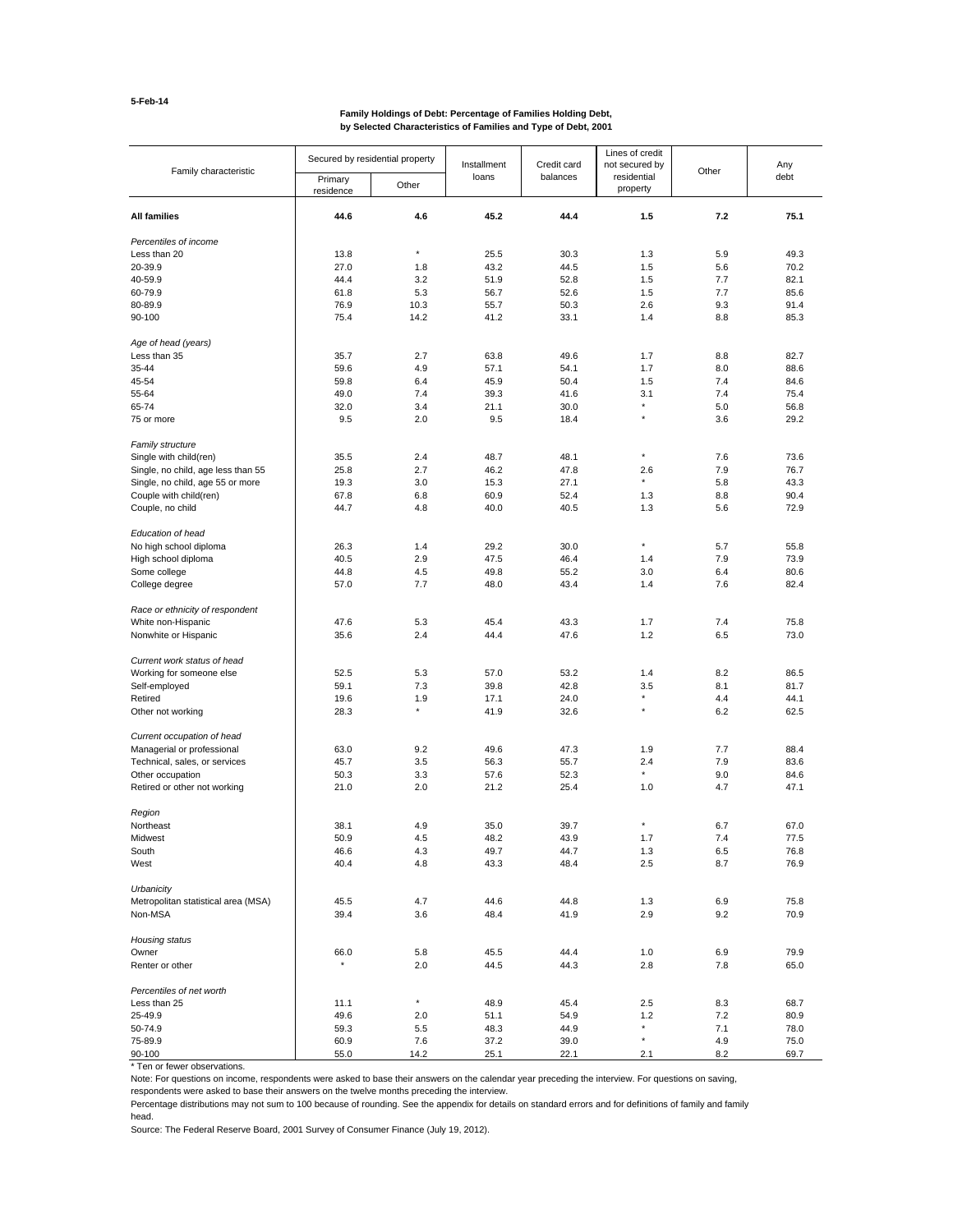# **Family Holdings of Debt: Percentage of Families Holding Debt, by Selected Characteristics of Families and Type of Debt, 1998**

| Family characteristic                                      | Secured by residential property |                | Installment  | Credit card  | Lines of credit<br>not secured by | Other       | Any<br>debt  |
|------------------------------------------------------------|---------------------------------|----------------|--------------|--------------|-----------------------------------|-------------|--------------|
|                                                            | Primary<br>residence            | Other          | loans        | balances     | residential<br>property           |             |              |
| <b>All families</b>                                        | 43.1                            | 5.0            | 43.7         | 44.1         | 2.3                               | 8.8         | 74.1         |
| Percentiles of income                                      |                                 |                |              |              |                                   |             |              |
| Less than 20                                               | 11.2                            | $\star$        | 27.3         | 24.5         | $\star$                           | 5.5         | 47.3         |
| 20-39.9                                                    | 23.9                            | 2.0            | 36.7         | 40.9         | 1.7                               | 6.2         | 66.8         |
| 40-59.9                                                    | 43.7                            | 4.1            | 51.2         | 50.1         | 2.7                               | 7.8         | 79.9         |
| 60-79.9                                                    | 63.5                            | 6.7            | 51.6         | 57.4         | 2.9                               | 11.3        | 87.3         |
| 80-89.9                                                    | 73.6                            | 7.8            | 58.4         | 53.1         | 4.5                               | 12.1        | 89.6         |
| 90-100                                                     | 73.0                            | 15.3           | 45.4         | 42.1         | 2.5                               | 13.9        | 88.1         |
| Age of head (years)                                        |                                 |                |              |              |                                   |             |              |
| Less than 35                                               | 33.2                            | 1.8            | 60.0         | 50.7         | 2.4                               | 9.6         | 81.2         |
| 35-44                                                      | 58.7                            | 6.6            | 53.3         | 51.3         | 3.6                               | 11.4        | 87.6         |
| 45-54                                                      | 58.8                            | 6.7            | 51.2         | 52.5         | 3.6                               | 11.1        | 87.0         |
| 55-64                                                      | 49.4                            | 7.8            | 37.9         | 45.7         | 1.6                               | 8.3         | 76.4         |
| 65-74                                                      | 26.0                            | 5.1            | 20.2         | 29.2         | $\star$                           | 4.1         | 51.4         |
| 75 or more                                                 | 11.5                            | 1.8            | 4.2          | 11.2         |                                   | 2.0         | 24.6         |
| <b>Family structure</b>                                    | 29.2                            | $^\star$       | 43.2         |              | $\star$                           |             | 70.9         |
| Single with child(ren)                                     | 25.0                            |                |              | 38.0         |                                   | 7.8<br>10.0 |              |
| Single, no child, age less than 55                         | 18.4                            | 4.4<br>2.6     | 46.1<br>11.6 | 46.9<br>21.1 | 2.2<br>$\star$                    | 2.4         | 76.3<br>38.2 |
| Single, no child, age 55 or more<br>Couple with child(ren) |                                 | 5.6            |              | 55.8         | 2.9                               | 11.9        | 91.0         |
|                                                            | 67.1                            |                | 59.0         |              |                                   |             |              |
| Couple, no child                                           | 43.5                            | 7.2            | 40.3         | 42.4         | 2.9                               | 7.8         | 71.7         |
| Education of head                                          |                                 |                |              |              |                                   |             |              |
| No high school diploma                                     | 21.8                            | $\star$        | 30.6         | 28.5         | $\star$                           | 6.9         | 52.9         |
| High school diploma                                        | 39.8                            | 3.7            | 43.0         | 43.0         | 1.9                               | 8.5         | 69.7         |
| Some college                                               | 46.6                            | 5.4            | 49.4         | 53.2         | 2.8                               | 9.3         | 82.0         |
| College degree                                             | 54.9                            | 7.9            | 47.9         | 47.9         | 3.0                               | 9.7         | 84.3         |
| Race or ethnicity of respondent                            |                                 |                |              |              |                                   |             |              |
| White non-Hispanic                                         | 46.8                            | 5.3            | 44.2         | 44.3         | 2.5                               | 8.8         | 74.8         |
| Nonwhite or Hispanic                                       | 31.0                            | 4.0            | 42.3         | 43.5         | 1.8                               | 8.5         | 71.5         |
| Current work status of head                                |                                 |                |              |              |                                   |             |              |
| Working for someone else                                   | 50.8                            | 5.1            | 55.2         | 53.5         | 2.7                               | 10.8        | 86.8         |
| Self-employed                                              | 63.1                            | 10.7           | 46.3         | 47.5         | 3.7                               | 10.7        | 84.6         |
| Retired                                                    | 18.7                            | 3.1<br>$\star$ | 15.9         | 21.0         | $\star$                           | 3.3         | 39.9         |
| Other not working                                          | 26.4                            |                | 38.7         | 38.7         |                                   | 7.5         | 65.5         |
| Current occupation of head                                 |                                 |                |              |              |                                   |             |              |
| Managerial or professional                                 | 61.1                            | 7.7            | 51.2         | 53.3         | 4.2                               | 10.9        | 90.1         |
| Technical, sales, or services                              | 44.2                            | 5.7            | 52.4         | 52.2         | 1.8                               | 10.1        | 82.8         |
| Other occupation                                           | 51.8                            | 4.7            | 57.3         | 52.0         | 2.7                               | 11.2        | 86.0         |
| Retired or other not working                               | 20.1                            | 2.6            | 19.8         | 24.0         | 0.9                               | 4.0         | 44.4         |
| Region                                                     |                                 |                |              |              |                                   |             |              |
| Northeast                                                  | 45.5                            | 5.5            | 36.1         | 38.7         | 2.2                               | 7.9         | 69.8         |
| Midwest                                                    | 45.5                            | 3.6            | 44.2         | 40.2         | 2.0                               | 10.0        | 71.9         |
| South                                                      | 40.3                            | $5.0\,$        | 48.7         | 46.1         | 2.4                               | 8.8         | 74.3         |
| West                                                       | 43.0                            | 6.1            | 41.8         | 49.9         | 2.7                               | 8.1         | 79.8         |
| Urbanicity                                                 |                                 |                |              |              |                                   |             |              |
| Metropolitan statistical area (MSA)                        | 44.1                            | 5.3            | 43.0         | 44.7         | 2.2                               | 9.0         | 75.4         |
| Non-MSA                                                    | 37.5                            | 3.4            | 48.2         | 40.4         | 3.2                               | 7.3         | 66.1         |
| Housing status                                             |                                 |                |              |              |                                   |             |              |
| Owner                                                      | 65.1<br>$\star$                 | 6.2            | 44.3         | 46.2         | 1.8                               | 9.3         | 79.4         |
| Renter or other                                            |                                 | 2.7            | 42.7         | 40.0         | 3.4                               | 7.8         | 63.5         |
| Percentiles of net worth                                   |                                 | $^\star$       |              |              |                                   |             |              |
| Less than 25                                               | 11.2                            |                | 47.2         | 39.5         | 2.8                               | 9.3         | 65.6         |
| 25-49.9<br>50-74.9                                         | 47.4                            | 3.2            | 49.9         | 54.8         | 2.5                               | 9.2         | 81.3         |
| 75-89.9                                                    | 56.2                            | 4.8            | 46.3         | 48.7         | 1.7                               | 7.7         | 76.8         |
| 90-100                                                     | 56.8<br>59.1                    | 8.9<br>14.8    | 34.4<br>27.3 | 36.7<br>28.4 | 2.0<br>2.6                        | 7.6<br>10.8 | 70.1<br>76.0 |
|                                                            |                                 |                |              |              |                                   |             |              |

\* Ten or fewer observations.

Note: For questions on income, respondents were asked to base their answers on the calendar year preceding the interview. For questions on saving,

respondents were asked to base their answers on the twelve months preceding the interview.

Percentage distributions may not sum to 100 because of rounding. See the appendix for details on standard errors and for definitions of family and family head.

Source: The Federal Reserve Board, 1998 Survey of Consumer Finance (July 19, 2012).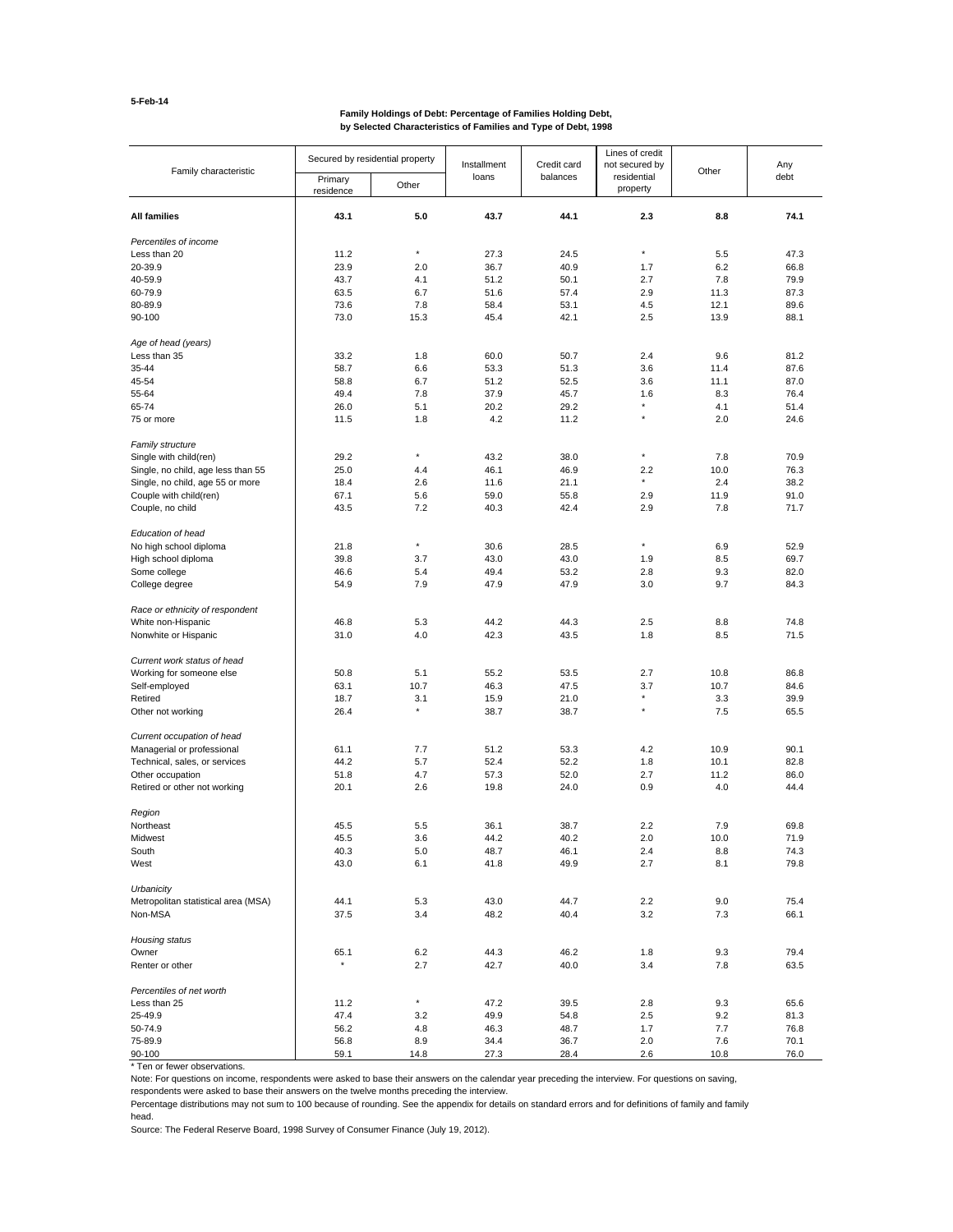# **Family Holdings of Debt: Percentage of Families Holding Debt, by Selected Characteristics of Families and Type of Debt, 1995**

| Family characteristic               | Secured by residential property |                | Installment  | Credit card  | Lines of credit<br>not secured by |             | Any<br>debt  |
|-------------------------------------|---------------------------------|----------------|--------------|--------------|-----------------------------------|-------------|--------------|
|                                     | Primary<br>residence            | Other          | loans        | balances     | residential<br>property           | Other       |              |
| <b>All families</b>                 | 41.0                            | 4.7            | 46.0         | 47.3         | 1.9                               | 8.5         | 74.5         |
| Percentiles of income               |                                 |                |              |              |                                   |             |              |
| Less than 20                        | 10.4                            | 1.3            | 27.4         | 26.0         | $\star$                           | 6.8         | 49.2         |
| 20-39.9                             | 25.9                            | 1.6            | 40.3         | 43.2         | $\star$                           | 7.9         | 68.6         |
| 40-59.9                             | 38.2                            | 3.1            | 49.5         | 52.9         | 2.2                               | 7.8         | 79.4         |
| 60-79.9                             | 59.1                            | 5.1            | 60.2         | 60.0         | 2.4                               | 9.0         | 87.4         |
| 80-89.9                             | 69.8                            | 7.9            | 60.4         | 61.0         | 3.8                               | 8.2         | 90.2         |
| 90-100                              | 72.9                            | 17.2           | 44.5         | 47.3         | 3.9                               | 13.5        | 86.1         |
| Age of head (years)                 |                                 |                |              |              |                                   |             |              |
| Less than 35                        | 33.0                            | 2.1            | 62.5         | 54.7         | 2.7                               | 7.4         | 83.5         |
| 35-44                               | 54.3                            | 4.9            | 59.8         | 55.9         | 2.1                               | 10.5        | 87.0         |
| 45-54                               | 61.8                            | 8.4            | 53.3         | 56.4         | 2.2                               | 13.0        | 86.3         |
| 55-64                               | 45.2                            | 8.3            | 34.8         | 43.2         | 1.7                               | 7.8         | 73.7         |
| 65-74                               | 24.7                            | 3.5            | 16.5         | 30.5         | 1.3                               | 5.4         | 53.4         |
| 75 or more                          | 6.8                             | 1.0            | 8.8          | 17.5         | $\star$                           | 2.9         | 28.4         |
| <b>Family structure</b>             |                                 |                |              |              | $\star$                           |             | 74.4         |
| Single with child(ren)              | 32.2                            | 1.8            | 46.4         | 43.9         |                                   | 9.6         |              |
| Single, no child, age less than 55  | 27.2<br>12.4                    | 3.1<br>1.9     | 48.4<br>15.2 | 48.4<br>25.1 | 2.7<br>$\star$                    | 10.6<br>4.3 | 78.6<br>41.5 |
| Single, no child, age 55 or more    |                                 | 6.6            |              |              | 2.2                               | 9.8         | 89.2         |
| Couple with child(ren)              | 63.5                            |                | 63.6         | 60.9         |                                   |             |              |
| Couple, no child                    | 40.9                            | 6.2            | 39.0         | 43.3         | 1.8                               | 7.3         | 71.6         |
| Education of head                   |                                 |                |              |              |                                   |             |              |
| No high school diploma              | 23.5                            | 2.8            | 32.6         | 32.4         | $\star$                           | 5.4         | 54.6         |
| High school diploma                 | 40.1                            | 3.9            | 46.7         | 49.8         | 1.2                               | 8.3         | 74.7         |
| Some college                        | 39.2                            | 4.2            | 52.2         | 54.9         | 2.3                               | 10.7        | 81.1         |
| College degree                      | 53.5                            | 7.0            | 49.3         | 48.9         | 3.1                               | 9.2         | 82.2         |
| Race or ethnicity of respondent     |                                 |                |              |              |                                   |             |              |
| White non-Hispanic                  | 44.1                            | 5.1            | 46.1         | 47.1         | 2.1                               | 8.5         | 75.4         |
| Nonwhite or Hispanic                | 30.2                            | 3.5            | 45.3         | 48.0         |                                   | 8.5         | 71.6         |
| Current work status of head         |                                 |                |              |              |                                   |             |              |
| Working for someone else            | 51.2                            | 5.4            | 58.6         | 58.0         | 2.3                               | 9.9         | 87.4         |
| Self-employed                       | 51.6                            | 8.1            | 45.6         | 45.3         | 3.6<br>$\star$                    | 8.8         | 81.2         |
| Retired                             | 18.7                            | 2.4<br>$\star$ | 18.3         | 25.9         | $\star$                           | 4.6         | 44.9         |
| Other not working                   | 17.9                            |                | 40.3         | 36.8         |                                   | 9.7         | 62.9         |
| Current occupation of head          |                                 |                |              |              |                                   |             |              |
| Managerial or professional          | 61.0                            | 9.2            | 54.0         | 51.8         | 4.1                               | 10.3        | 87.7         |
| Technical, sales, or services       | 46.3                            | 3.7            | 54.2         | 56.3         | 2.2                               | 10.5        | 85.2         |
| Other occupation                    | 48.3                            | 5.1            | 61.1         | 59.3         | 1.5                               | 8.6         | 86.6         |
| Retired or other not working        | 18.6                            | 2.3            | 22.7         | 28.1         |                                   | 5.6         | 48.6         |
| Region                              |                                 |                |              |              |                                   |             |              |
| Northeast                           | 37.3                            | 5.5            | 44.5         | 43.9         | 1.9                               | 9.8         | 71.9         |
| Midwest                             | 44.9                            | 3.8            | 48.4         | 46.4         | 1.6                               | 7.4         | 73.3         |
| South                               | 39.5                            | 4.5            | 47.2         | 48.0         | 1.8                               | 8.5         | 76.2         |
| West                                | 42.4                            | 5.3            | 42.5         | 50.2         | 2.4                               | 8.4         | 75.6         |
| Urbanicity                          |                                 |                |              |              |                                   |             |              |
| Metropolitan statistical area (MSA) | 41.9                            | 5.0            | 46.5         | 48.5         | 2.0                               | 8.5         | 75.7         |
| Non-MSA                             | 35.8                            | 3.1            | 42.8         | 39.9         | 1.4                               | 8.2         | 67.4         |
| Housing status                      |                                 |                |              |              |                                   |             |              |
| Owner                               | 63.3<br>$\star$                 | 5.8            | 45.4         | 51.1         | 1.5                               | 8.0         | 79.6         |
| Renter or other                     |                                 | 2.7            | 46.9         | 40.3         | 2.6                               | 9.4         | 65.3         |
| Percentiles of net worth            |                                 | $^\star$       |              |              |                                   |             |              |
| Less than 25                        | 9.4                             |                | 48.8         | 41.5         | 2.4                               | 9.6         | 66.5         |
| 25-49.9                             | 47.6                            | 2.5            | 54.9         | 55.4         | 2.1                               | 9.4         | 81.4         |
| 50-74.9<br>75-89.9                  | 55.5                            | 3.3            | 47.3         | 57.3         | 1.3<br>$\star$                    | 7.0         | 79.5         |
| 90-100                              | 49.3<br>54.6                    | 8.0<br>18.7    | 36.2<br>27.9 | 39.5<br>27.9 | 3.2                               | 8.2<br>7.3  | 70.5<br>70.8 |
|                                     |                                 |                |              |              |                                   |             |              |

\* Ten or fewer observations.

Note: For questions on income, respondents were asked to base their answers on the calendar year preceding the interview. For questions on saving,

respondents were asked to base their answers on the twelve months preceding the interview.

Percentage distributions may not sum to 100 because of rounding. See the appendix for details on standard errors and for definitions of family and family head.

Source: The Federal Reserve Board, 1995 Survey of Consumer Finance (July 19, 2012).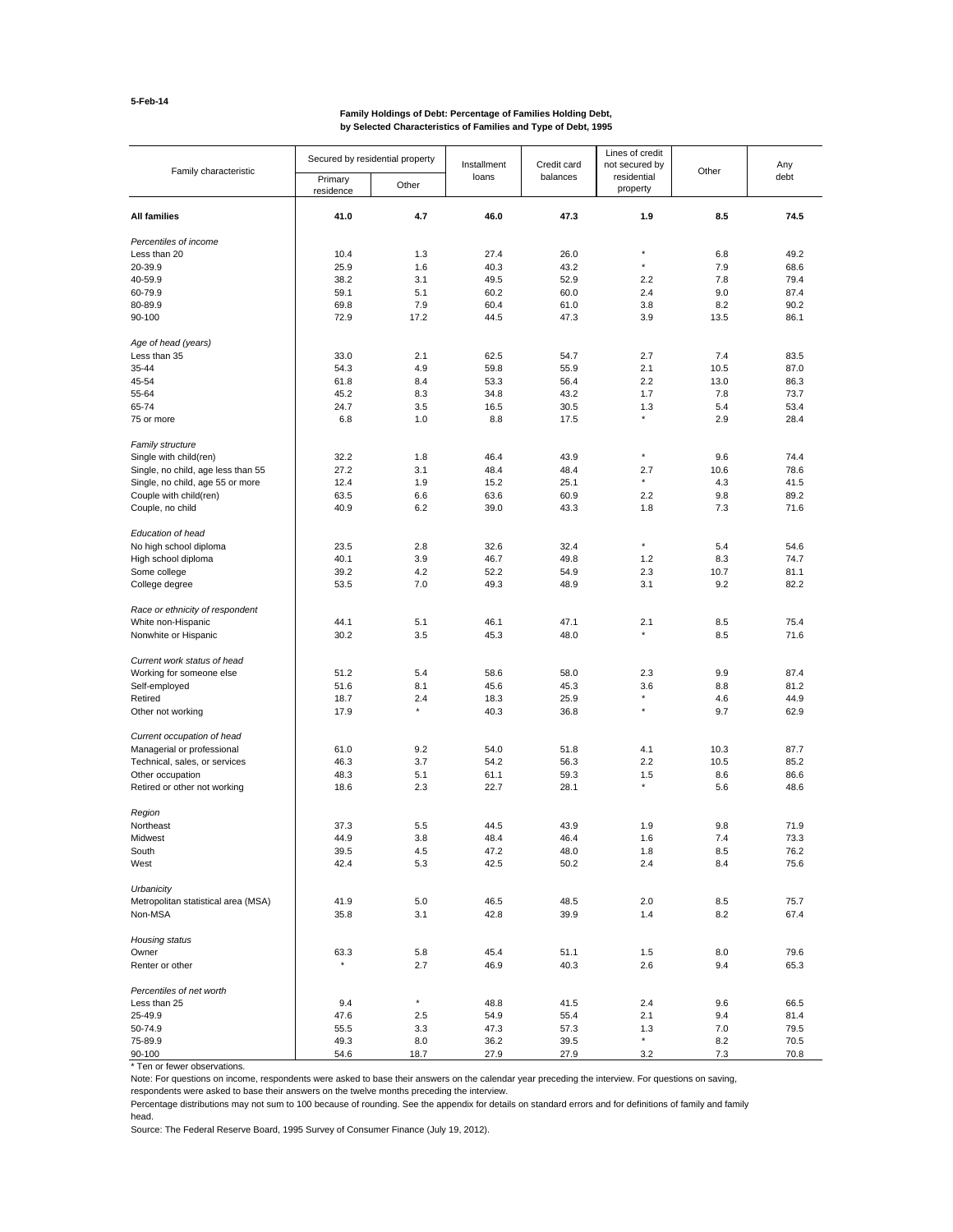# **Family Holdings of Debt: Percentage of Families Holding Debt, by Selected Characteristics of Families and Type of Debt, 1992**

| Family characteristic                                      | Secured by residential property |            | Installment  | Credit card  | Lines of credit<br>not secured by | Other      | Any<br>debt  |
|------------------------------------------------------------|---------------------------------|------------|--------------|--------------|-----------------------------------|------------|--------------|
|                                                            | Primary<br>residence            | Other      | loans        | balances     | residential<br>property           |            |              |
| <b>All families</b>                                        | 39.1                            | 5.7        | 46.0         | 43.7         | 2.3                               | 8.4        | 73.2         |
| Percentiles of income                                      |                                 |            |              |              |                                   |            |              |
| Less than 20                                               | 10.4                            | $\star$    | 31.2         | 23.4         | $\star$                           | 4.5        | 48.9         |
| 20-39.9                                                    | 21.2                            | $\star$    | 42.2         | 41.9         | $\star$                           | 6.0        | 65.8         |
| 40-59.9                                                    | 36.1                            | 4.0        | 54.7         | 51.9         | 2.2                               | 9.2        | 79.1         |
| 60-79.9                                                    | 56.8                            | 5.7        | 54.0         | 55.6         | 2.9                               | 9.6        | 84.8         |
| 80-89.9                                                    | 67.3                            | 9.8        | 55.1         | 53.6         | 5.0                               | 9.2        | 87.5         |
| 90-100                                                     | 74.7                            | 22.4       | 40.7         | 37.9         | 4.3                               | 16.0       | 87.4         |
| Age of head (years)                                        |                                 |            |              |              |                                   |            |              |
| Less than 35                                               | 30.9                            | 3.0        | 61.7         | 51.8         | 2.8                               | 6.4        | 81.5         |
| 35-44                                                      | 55.5                            | 7.1        | 57.8         | 50.9         | 3.3                               | 11.5       | 86.3         |
| 45-54                                                      | 61.4                            | 9.3        | 49.9         | 48.9         | 2.6                               | 10.4       | 85.4         |
| 55-64                                                      | 40.8                            | 9.9        | 38.8         | 37.2         | 1.6                               | 9.6        | 70.1         |
| 65-74                                                      | 18.5                            | 3.1        | 22.9         | 32.1         | 1.0                               | 6.0        | 51.4         |
| 75 or more                                                 | 8.6                             | 0.7        | 8.3          | 20.1         | $\star$                           | 4.4        | 31.6         |
| <b>Family structure</b>                                    | 29.0                            |            |              |              | $\star$                           |            |              |
| Single with child(ren)                                     |                                 | 2.5        | 51.5         | 43.3         |                                   | 7.7        | 75.6         |
| Single, no child, age less than 55                         | 25.9<br>13.6                    | 4.3<br>1.7 | 48.6<br>15.3 | 41.0<br>25.2 | 2.3<br>$\star$                    | 7.7<br>3.7 | 72.7<br>39.9 |
| Single, no child, age 55 or more<br>Couple with child(ren) |                                 | 7.1        |              |              |                                   | 10.7       | 91.0         |
|                                                            | 63.7                            |            | 60.6         | 56.0         | 2.8                               |            |              |
| Couple, no child                                           | 35.5                            | 8.6        | 41.4         | 40.8         | 3.1                               | 9.0        | 69.6         |
| Education of head                                          |                                 |            |              |              |                                   |            |              |
| No high school diploma                                     | 18.4                            | 1.6        | 32.4         | 27.4         | $\star$                           | 6.2        | 52.7         |
| High school diploma                                        | 36.5                            | 2.8        | 48.6         | 46.7         | 1.5                               | 7.9        | 73.8         |
| Some college                                               | 42.5                            | 5.4        | 47.6         | 49.4         | 3.5                               | 7.4        | 78.2         |
| College degree                                             | 52.9                            | 11.1       | 51.3         | 48.0         | 3.6                               | 10.8       | 83.0         |
| Race or ethnicity of respondent                            |                                 |            |              |              |                                   |            |              |
| White non-Hispanic<br>Nonwhite or Hispanic                 | 42.8<br>27.8                    | 6.4<br>3.3 | 46.3<br>45.1 | 44.2<br>42.1 | 2.6<br>1.6                        | 8.2<br>9.1 | 74.3<br>70.1 |
| Current work status of head                                |                                 |            |              |              |                                   |            |              |
| Working for someone else                                   | 48.6                            | 6.2        | 58.2         | 53.9         | 3.1                               | 9.4        | 85.6         |
| Self-employed                                              | 58.9                            | 12.8       | 47.9         | 47.5         | 3.7                               | 12.4       | 85.1         |
| Retired                                                    | 16.9                            | 2.6        | 21.1         | 25.3         |                                   | 5.2        | 45.1         |
| Other not working                                          | 20.1                            | 2.6        | 41.3         | 29.2         | $\star$                           | 6.4        | 64.3         |
| Current occupation of head                                 |                                 |            |              |              |                                   |            |              |
| Managerial or professional                                 | 59.8                            | 11.4       | 55.3         | 51.3         | 4.7                               | 12.4       | 88.7         |
| Technical, sales, or services                              | 45.4                            | 5.3        | 55.0         | 54.1         | 2.7                               | 7.7        | 85.8         |
| Other occupation                                           | 45.8                            | 5.0        | 59.5         | 53.0         | 2.1                               | 9.8        | 81.7         |
| Retired or other not working                               | 17.6                            | 2.6        | 25.9         | 26.2         | 0.8                               | 5.5        | 49.7         |
| Region                                                     |                                 |            |              |              |                                   |            |              |
| Northeast                                                  | 42.0                            | 4.4        | 38.3         | 41.7         | 2.2                               | 6.8        | 70.5         |
| Midwest                                                    | 39.7                            | 5.9        | 49.0         | 42.1         | 1.7                               | 9.7        | 72.5         |
| South                                                      | 36.7                            | 4.7        | 48.5         | 45.2         | 1.8                               | 7.3        | 73.3         |
| West                                                       | 39.6                            | 8.2        | 45.6         | 45.0         | 4.1                               | 10.3       | 76.6         |
| Urbanicity                                                 |                                 |            |              |              |                                   |            |              |
| Metropolitan statistical area (MSA)                        | 41.2                            | 6.2        | 46.2         | 44.0         | 2.6                               | 8.3        | 74.4         |
| Non-MSA                                                    | 29.9                            | 3.1        | 45.1         | 42.5         |                                   | 8.8        | 67.9         |
| Housing status                                             |                                 |            |              |              |                                   |            |              |
| Owner                                                      | 61.2                            | 6.9        | 44.3         | 46.6         | 2.0                               | 9.1        | 78.5         |
| Renter or other                                            |                                 | 3.4        | 48.9         | 38.6         | 2.9                               | 7.1        | 64.0         |
| Percentiles of net worth<br>Less than 25                   | 7.9                             | $^\star$   | 52.1         | 38.7         | 2.4                               | 7.7        | 64.8         |
| 25-49.9                                                    | 42.8                            | 2.7        | 56.6         | 52.6         | 1.9                               | 8.3        | 79.3         |
| 50-74.9                                                    | 52.8                            | 4.9        | 44.8         | 49.6         | 2.2                               | 7.2        | 77.3         |
| 75-89.9                                                    | 51.1                            | 9.8        | 33.7         | 39.3         | 2.8                               | 7.9        | 71.3         |
| 90-100                                                     | 55.6                            | 20.7       | 25.5         | 25.9         | 3.2                               | 14.1       | 72.0         |

\* Ten or fewer observations.

Note: For questions on income, respondents were asked to base their answers on the calendar year preceding the interview. For questions on saving,

respondents were asked to base their answers on the twelve months preceding the interview.

Percentage distributions may not sum to 100 because of rounding. See the appendix for details on standard errors and for definitions of family and family head.

Source: The Federal Reserve Board, 1992 Survey of Consumer Finance (July 19, 2012).